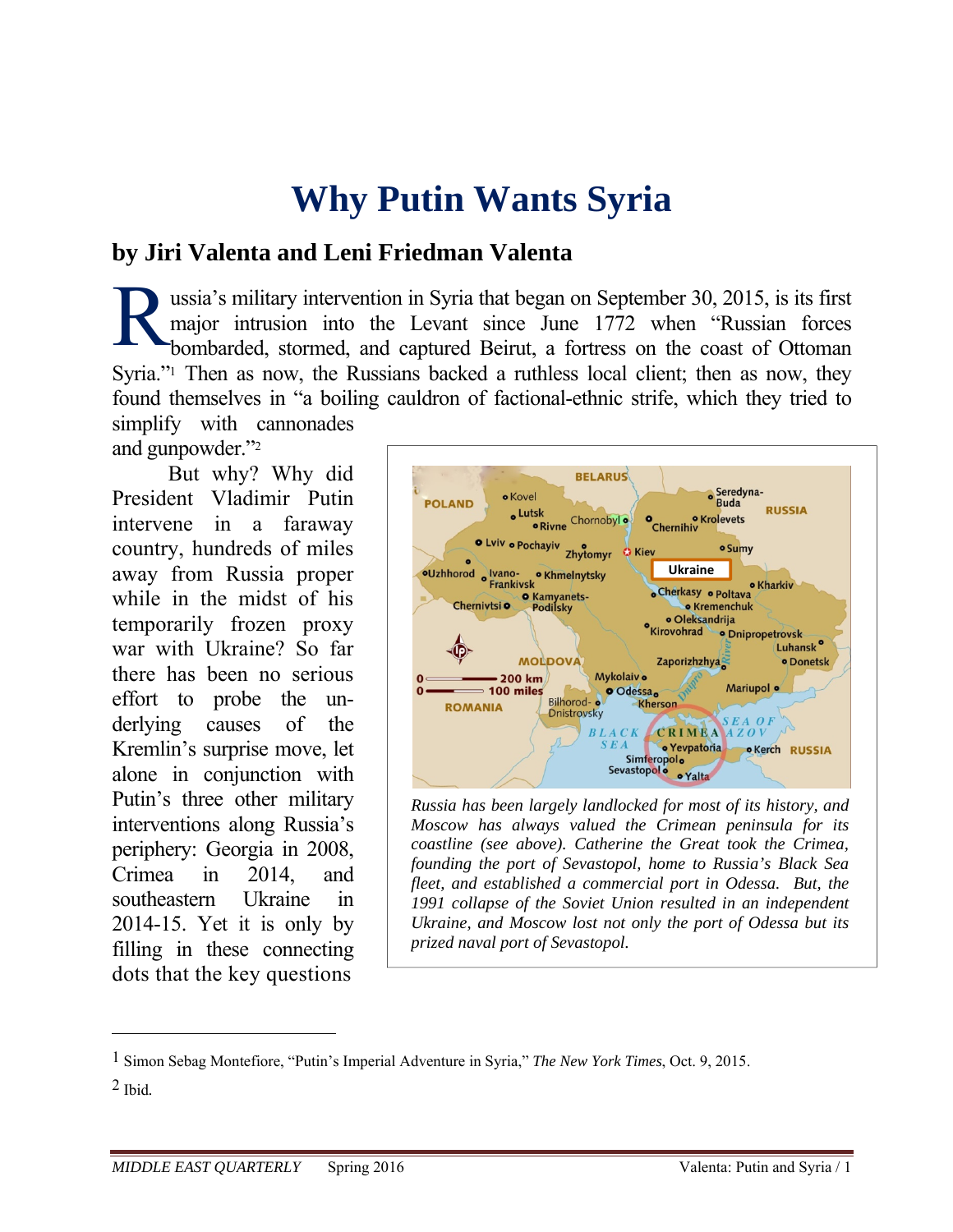concerning the intervention can be addressed: Did Moscow seek confrontation with a view to dismembering NATO and weakening Europe, or did

it pursue the much narrower goals of regaining the great power status lost during the Gorbachev-Yeltsin eras and protecting national security and commercial interests? And can the West engage Russia in Syria in a limited partnership against radical Islam as it did in World War II against Nazi Germany, or is any collaboration with the wily Putin simply out of the question?

# **Landlocked Heartland and Strategic Interests in Crimea**

Henry Kissinger has eloquently posited Russia's historical expansion as pursuance of a

> special rhythm of its own over the centuries, expanding over land mass … interrupted occasionally over time … only to return again, like a tide crossing the beach. From Peter the Great to Vladimir Putin circumstances have changed, but the rhythm has remained extraordinarily consistent.3

Winston Churchill had a different explanation:

> The Russians will try all the rooms in the house, enter those that are not locked, and when they come to one that cannot be broken into, they

**Putin repeatedly invokes Russia's "strategic interests" in the Crimea.** 

will withdraw and invite you to dine genially that same evening.4

Both Kissinger's so-

phisticated discourse and Churchill's analogue, however, need an important qualifier. Russia's expansion has also been the result of a major geopolitical handicap. Except for the Baltic coast, conquered by Peter the Great in the eighteenth century, Russia has been largely landlocked for most of history. In the north, its Arctic Ocean was frozen. In the east, the Pacific was also ice-covered for most of the year. In the south, its Caspian Sea was closed. The Black Sea was open but only through those tiniest of bottlenecks, the Straits of Bosporus and the Dardanelles (or the Turkish Straits), jealously guarded by its Ottoman masters. Small wonder that Russia continually lusted to possess both them and the Crimean peninsula. As early as the seventeenth century, Peter the Great tried to conquer the Crimea, then an Ottoman vassal, but failed<sup>5</sup>

Only in the late eighteenth century did the Empress Catherine the Great and her paramour, Count Grigory Potemkin, succeed in taking the Crimea, founding the port of Sevastopol, home to Russia's Black Sea fleet, and a commercial port in Odessa. Yet despite continual wars with the Ottomans, the Turkish Straits remained beyond Russia's grasp as Britain—and to a lesser extent France and the Kingdom of Sardinia (Italy)—repeatedly came to Turkey's rescue. This culminated in the 1853-56 Crimean war

 $\overline{a}$ 

<sup>4</sup> Walter Issacson and Evan Thomas, *The Wise Men*  (New York: Simon and Schuster, 1997), p. 364.

<sup>5</sup> For a similar geopolitical interpretation, see Efraim Karsh, *The Tail Wags the Dog: International Politics and the Middle East* (London and New York: Bloomsbury, 2015), chap. 5.

<sup>3</sup> Henry Kissinger, *World Order* (New York: Penguin Publishing Group, 2015), p. 52.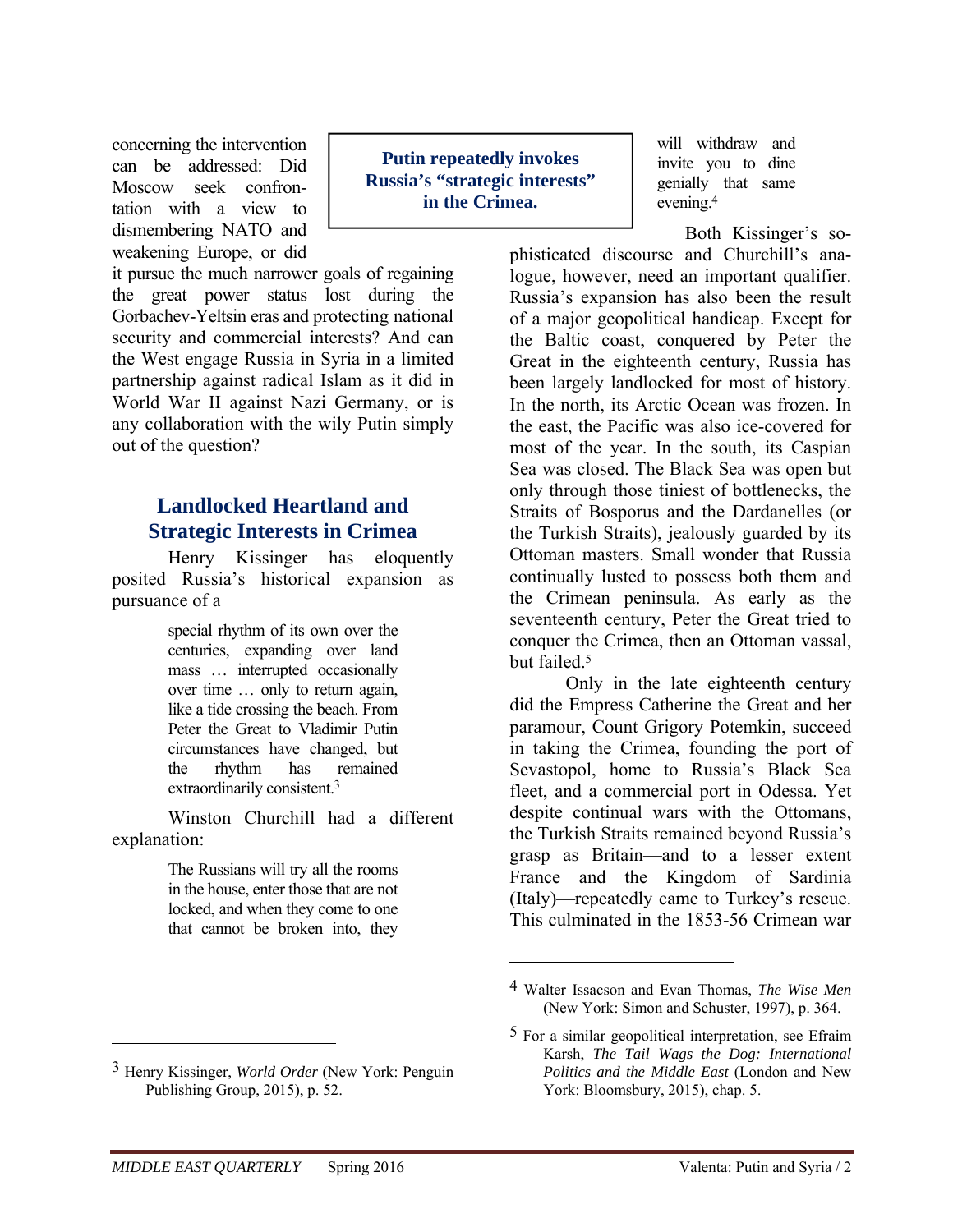and the attendant Treaty of Paris that kept Russia caged in the Black Sea. It is hardly to be surprised that Putin, an avid student of history, repeatedly invokes Russia's "strategic interests" in the Crimea.

Today, Russia is not as militarily dependent on the Turkish Straits as in the past. But throughout the twentieth century to the present day, and despite the technological revolution and Moscow's formidable air forces, the Turkish Straits have remained a factor for the Russian navy.

#### **The Fall of the USSR**

The 1991 collapse of the Soviet Union was an even larger setback than the Crimean war. Analysts have long focused on the loss to the empire of vast pieces of real estate with the newly-won freedom of the non-Russian republics in the Baltics and the Caucasus as well as the second largest republic, Ukraine. Yet they have not given

due consideration to what else Russia lost: waterways, coastlines, and ports, in short—the power of the Russian navy.

In Estonia, Latvia, and Lithuania, Moscow lost cold water ports acquired by Peter the Great in the eighteenth century for its Baltic fleet. In Ukraine, it lost not only its ownership of the coastline but also the commercial port of Odessa. Most of all, the Russians lost their prized warm water naval port of Sevastopol, home to Russia's Black Sea fleet for more than two centuries. Moscow was now forced to rent it from the newly independent Ukraine.

The economic collapse that followed only made things worse. Lack of resources and two bloody wars in Chechnya brought government cuts to the Black Sea fleet. Russian ships only rarely appeared in the Mediterranean. Then in 2004, Ukraine and Georgia underwent their color revolutions, bringing to their helms two pro-Western leaders—Viktor Yushchenko in Ukraine and Mikheil Saakashvili in Georgia—who hoped that their nascent states would join, not only the European Union, but eventually the North Atlantic Treaty Organization (NATO). Worse yet for Russia, Yushchenko wanted the Russian fleet out of Sevastopol at the expiration of the lease in 2017.

Catherine the Great, Putin's most admired Romanov ruler, was shaking in her grave. One need not speculate about Putin. In 2005, who could be sure that NATO ships would not be eventually deployed in Russia's formerly principal, if not sacred, Black Sea port? If Russia lost Sevastopol, where could it



*Hafez Assad, Bashar's father, signed an agreement permitting Moscow to use the port of Tartus (pictured above) in return for advanced weapons for Syria, thus turning the port into a facility for maintenance of smaller ships in the Black Sea fleet. Then in 2005, Bashar succeeded in having Russia write off three-fourths of Syria's debt for arms sales. Increased Russia-Syrian military cooperation followed with upgrading of the Tartus port for larger ships.*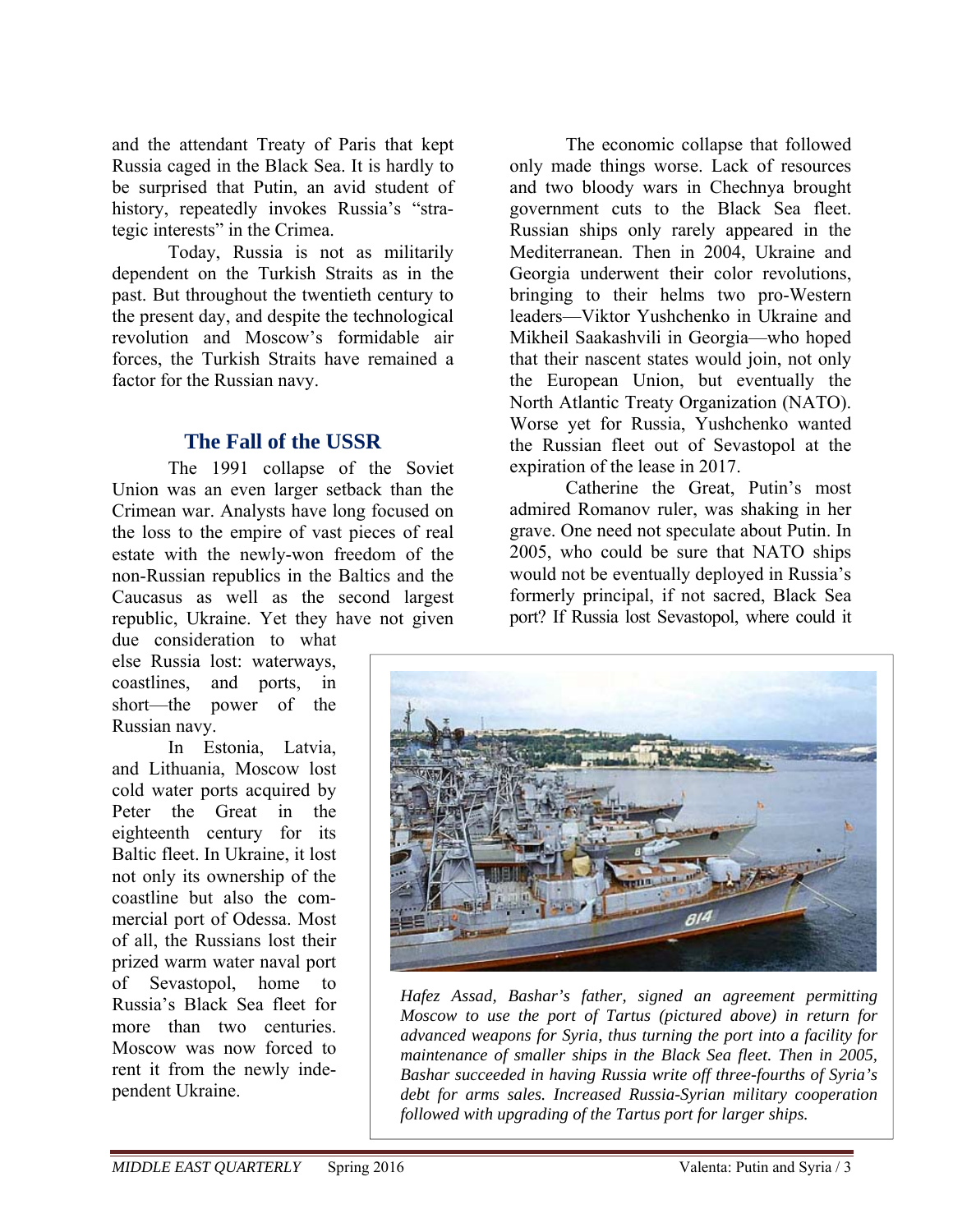go? Another port was needed, but where? Novorossiysk on the Black Sea Coast could be of help, but it is principally a commercial port.

# **is a permanent feature of Russian interventionism.**

**The concept of military deception** 

#### **Masters of Military Deception**

Flashback to 1971, when President Hafez Assad, father of the present Syrian dictator, signed an agreement permitting Moscow to use Tartus in return for selling advanced weapons to Syria, thus turning the quiet fishing port into a logistical facility for materiel and technical maintenance of smaller ships in Russia's Black Sea fleet. Two years later, Hafez, a Soviet-trained pilot, joined Egypt in preparing an attack on U.S. ally Israel with the help of Russian advisors and arms.

What happened next explodes a decades' long interpretation that the July 1972 expulsion of Soviet advisors from Egypt by Anwar Sadat due to Moscow's refusal to provide the necessary arms for his planned war against Israel generated an unbridgeable schism between the two states.6 As revealed in the declassified diary of Gorbachev's foreign policy advisor Anatoly Chernyaev, unbeknown to the outside world, Moscow quickly patched relations with Cairo thus turning its temporary setback into a ruse that would help lull the Israelis into the 1973 Yom Kippur surprise. As Chernyaev, then a senior official at the International Department of the Communist Party's Central Committee,

6 See, for example, Efraim Karsh, "Moscow and the Yom Kippur War: A Reappraisal," *Soviet-Jewish Affairs*, Feb. 1986, pp. 3-19.

recorded in his diary on July 15, 1972:

This [Sadat's demand for Soviet advisors withdrawal]

began a turmoil. Egypt's premier Sidki was persuaded to come to Moscow, and, I think, they have settled it … they must have given much to him, if not all he wanted. President of Syria Assad, too, a week ago … has forced us to practically approve the "military solution" and received a lot from us. 7

This version was reaffirmed on the first anniversary of the war by the Egyptian government-controlled *Ruz al-Yusuf* magazine:

> The various government agencies spread rumors and stories that were exaggerated, to say the least, about deficiencies, both quantitative and qualitative, regarding the weapons required to begin the battle against Israel, at the very time that … the two parties—Egypt and the USSR had reached agreement [on weapons that] in fact, were beginning to arrive. 8

Last but not least, Egyptian president Sadat himself claimed two years after the war that his 1972-73 tiff with the Soviets had been "a strategic cover—a splendid strategic distraction for our going to war."9

 $\overline{a}$ 

<sup>7</sup> Spyridon Mitsotakis, "Forty Years Later: Soviet/Arab Secret of Yom Kippur War," *P.J. Media,* Oct. 5, 2013.

<sup>8</sup> Ibid.

<sup>9</sup> Ibid.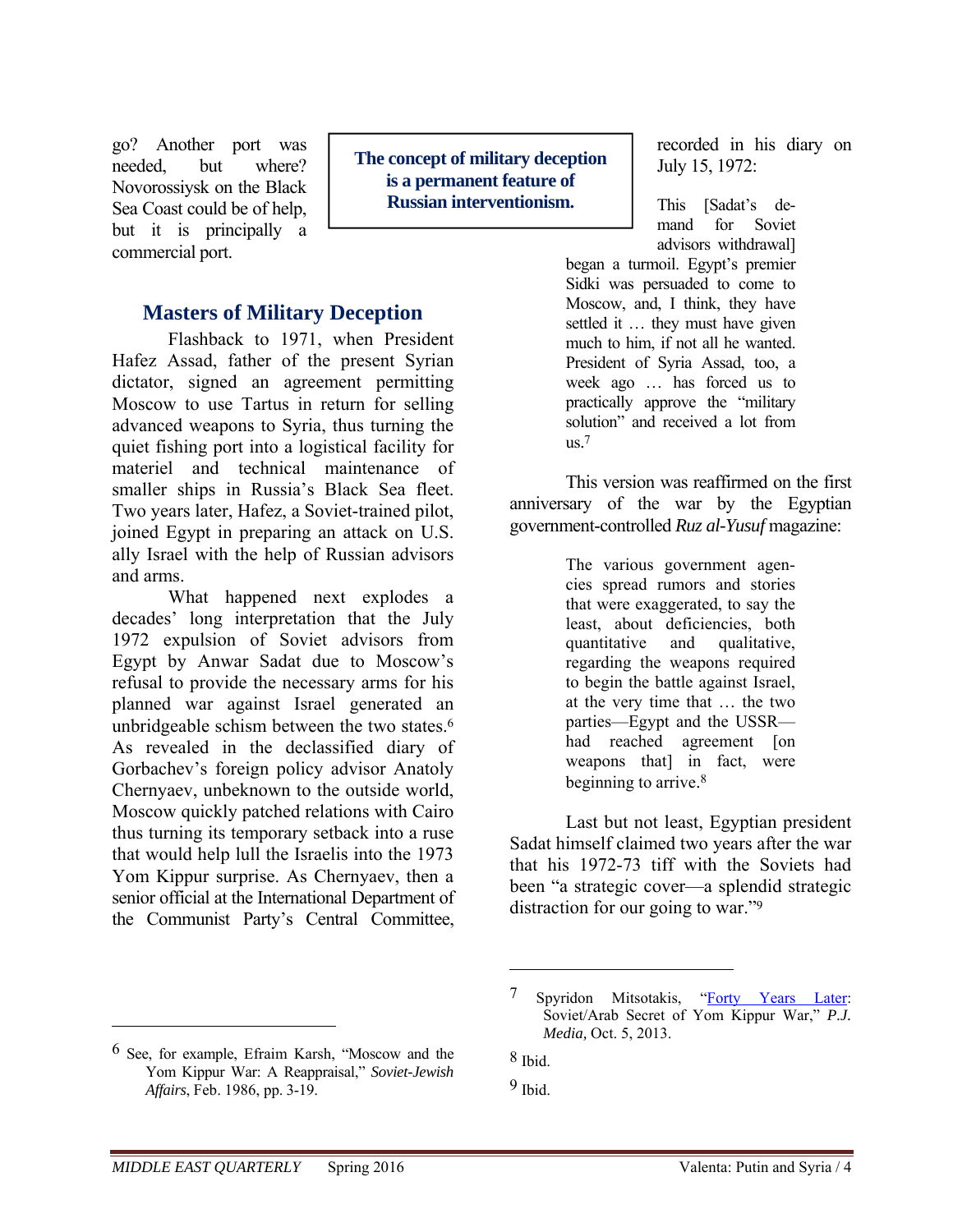The concept of military deception, or *maskirovka*, is a permanent feature of Russian interventionism. But, it encompasses a broader definition than

the Western one. Deception may include camouflage, disinformation, traps, blackmail, and diplomatic cunning. As such it enables strategic surprise and/or timing that will stun the enemy, thus ensuring the success of the mission $10$ 

#### **Abkhazia and Tartus**

Along both its pre- and post-1991 borders, Russia has continually sought to effect regime change whenever the leaders of the non-Russian republics within Russia (e.g. Chechnya) or at its new periphery (Ukraine and Georgia) tilted toward the West. In 2005, having decisively won the second Chechen war with the complete destruction of its capital Grozny, Putin was able to focus on possible regime change in Tbilisi (Saakashvili) and Kiev (Yushchenko). Unlike with landlocked Chechnya, both Ukraine and Georgia were littoral states of the Black Sea. A main geopolitical concern of the Kremlin was regaining ports and access for its navy. But the primary issue was Sevastopol—the traditional site of the Black Sea fleet. Getting rid of Ukraine's Yushchenko and Georgia's Saakashvili, thus meant regaining essential coastlines for the Russian navy. Its lease was up in 2017, and Moscow needed to find another suitable warm water port.

**Russia has sought to effect regime change whenever the leaders of the non-Russian republics within Russia tilted toward the West.** 

Hafez Assad's successor, son Bashar, was quick to seize the opportunity. He visited Moscow in 2005 and succeeded in having three-fourths of Syria's

external debt to Russia for arms sales written off.11 The move became an impetus for renewed Russian-Syrian military cooperation in upgrading the port of Tartus for larger ships.

At around the same time, Putin began to seriously consider plans for the invasion of Georgia with particular interest in the province of Abkhazia, occupying half of Georgia's eastern Black Sea coastline. Analysts have mistakenly viewed Georgia as just another Caucasus country, but from the Russian navy's point of view, it is precious real estate on the Black Sea littoral.

Georgia not only contained a former Russian port, Ochampchire, but an airbase, Bombura—once the largest in the Caucasus. As an ethnic enclave with Orthodox believers and many Russian speakers, the Abkhazians had not been thrilled when Georgia obtained independence, correctly fearing the loss of their special status as an autonomous republic. Like South Ossetia, another ethnic enclave in the Caucasus Mountains, Abkhazians were in repeated conflict with Georgia and sought support from Russia. Furious residents had even undertaken ethnic cleansing of Georgians.

All of this fitted snugly with Putin's plans. In 2006, the Russian army began building a railroad in Abkhazia, traditional transportation for Russian armed forces. As the Russian consulate began to distribute passports, Putin added additional "peace-

 $\overline{a}$ 

<sup>10</sup> Michele A. Berdy, "Russia's 'Maskirovka' Keeps Us Guessing," *The Moscow Times*, July 31, 2-14; Jiri Valenta, "Soviet Use of Surprise and Deception," *Survival* (London), 1982, pp. 50-61.

<sup>11</sup> *The Daily Star* (Beirut), Jan. 26, 2005.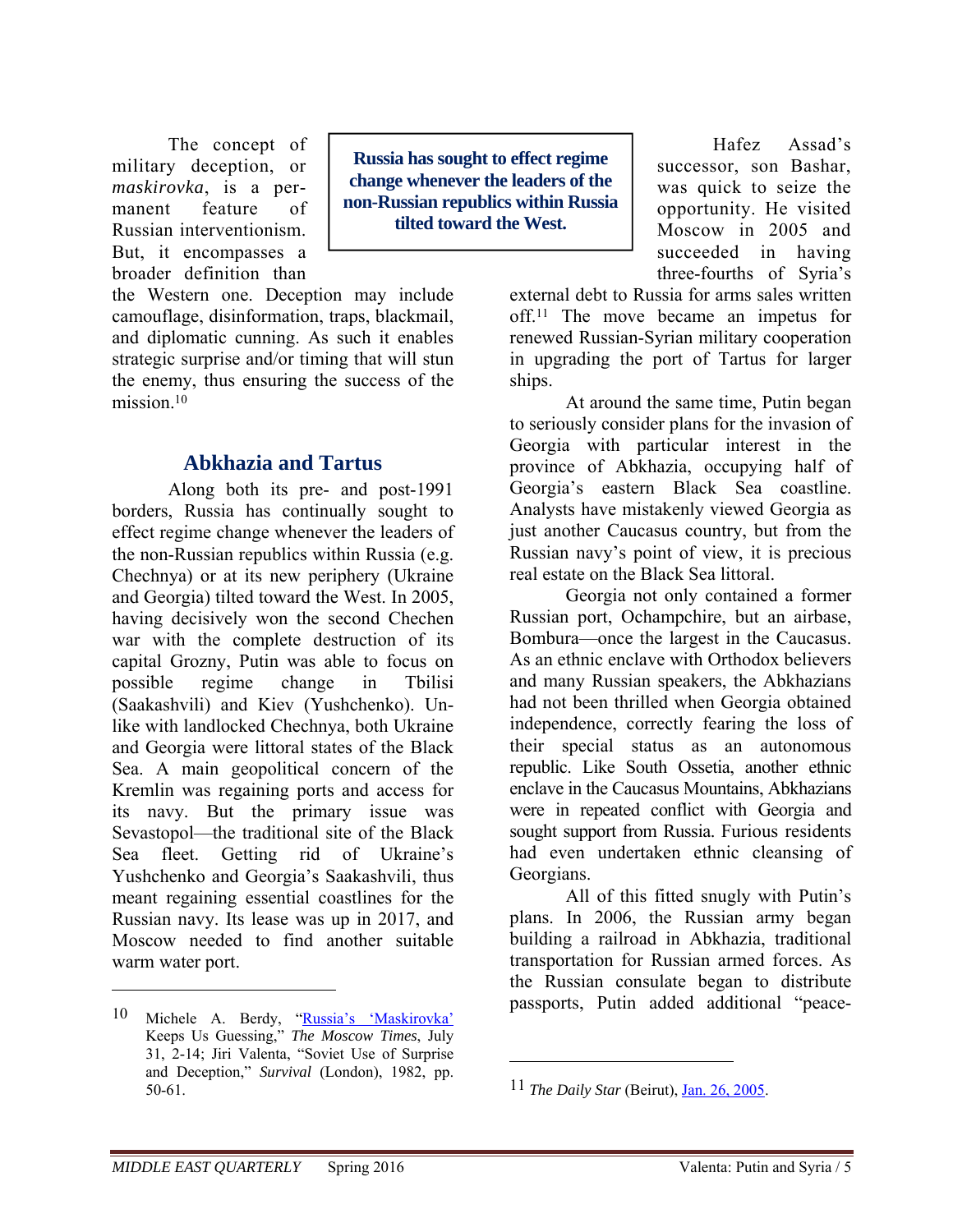keeping" troops to Abkhazia, alleging a Georgian planned attack.

#### **The Russian Navy Invades Georgia**

On August 7, 2008, President George W. Bush met Putin at the Olympic Games in Beijing where he was told about the fighting in South Ossetia: "There are lots of volunteers being gathered in the region [South Ossetia], and it's very hard to withhold them from taking part. A real war is going on."12 What Putin did not tell his peer, however, was that he had set a trap for the Georgian army in South Ossetia, that the Russian navy would soon invade Abkhazia, and that he had ordered a cyber-attack on the Georgian government.

Within twenty-four hours, Putin had already appeared in Vladikavkaz, North Ossetia's fortress, to oversee the invasion. When the Georgian army arrived to put down (supposed) riots in the South Ossetian capital, the Russian army poured through a tunnel on the Georgian military highway into South Ossetia and beyond. A classic trap was sprung. Simultaneously came the amphibious landing in Abkhazia's port of Ochampchire by 4,000 navy and army commandos under commander-in-chief of the Black Sea fleet, Adm. Vladimir Vysotsky. On August 10, a naval encounter between Georgian and Russian ships took place, and within days, Georgia's entire fleet of coast guard patrol vessels had been destroyed.13 The Russian navy was back. Ochampchire, once restored, would provide control of Georgian waters all the way to the Turkish border.

 $\overline{a}$ 

 On September 12, 2008, a month after Abkhazia's conquest, the Kremlin announced the speeding up of the Tartus port renovation and expansion as Vysotsky met with his Syrian counterpart Gen. Taleb Bari, to set the process in motion. In 2009, the value of Russian military contracts reached \$19.4 billion as floating docks and coastal infrastructure facilities were repaired in Tartus. Eventually, the Russian navy deployed mobile coastal missile systems, anti-ship missiles, and boats, and built warehouse barracks. As an unnamed Kremlin official remarked in the Russian media, "Everything has changed since the war on Georgia—what seemed impossible before when our friends became our enemies and our enemies became our friends … A number of possibilities are being considered, including hitting America where it hurts most—Iran and Syria."14

# **The Crimea Is Next**

 "The Crimea is next," predicted Za Za Gachechiladze, the prominent editor-inchief of Tbilisi's *The Messenger*. 15 In an editorial, he wrote, "Now it is the Ukraine's turn … all this is happening while Western countries are hesitating about creating a clear-cut strategy to stop Russia, whose appetite … is increasing."16

Georgia had indeed marked a change in the Kremlin's strategic thinking, and Putin would strike in Crimea when the time was ripe. Nor did he believe that Washington

<sup>12</sup> CNN, Aug. 8, 2008.

<sup>13</sup> *Wired* (San Francisco), Aug. 15, 2008; Deborah Sanders, *Maritime Power in the Black Sea* (Burlington, Vt.: Ashgate Publishing Co., 2014), p. 126.

<sup>14 &</sup>quot;Russia lines up with Syria, Iran against America and the West," Second Light Forums, Sept. 16, 2008.

<sup>15</sup> Interview with authors, Sept. 19, 2009, Tbilsi.

<sup>16</sup> Za Za Gachechiladze, "Russia Will Increase Its Pressure on Ukraine," *The Messenger* (Tbilisi), Sept. 18, 2009.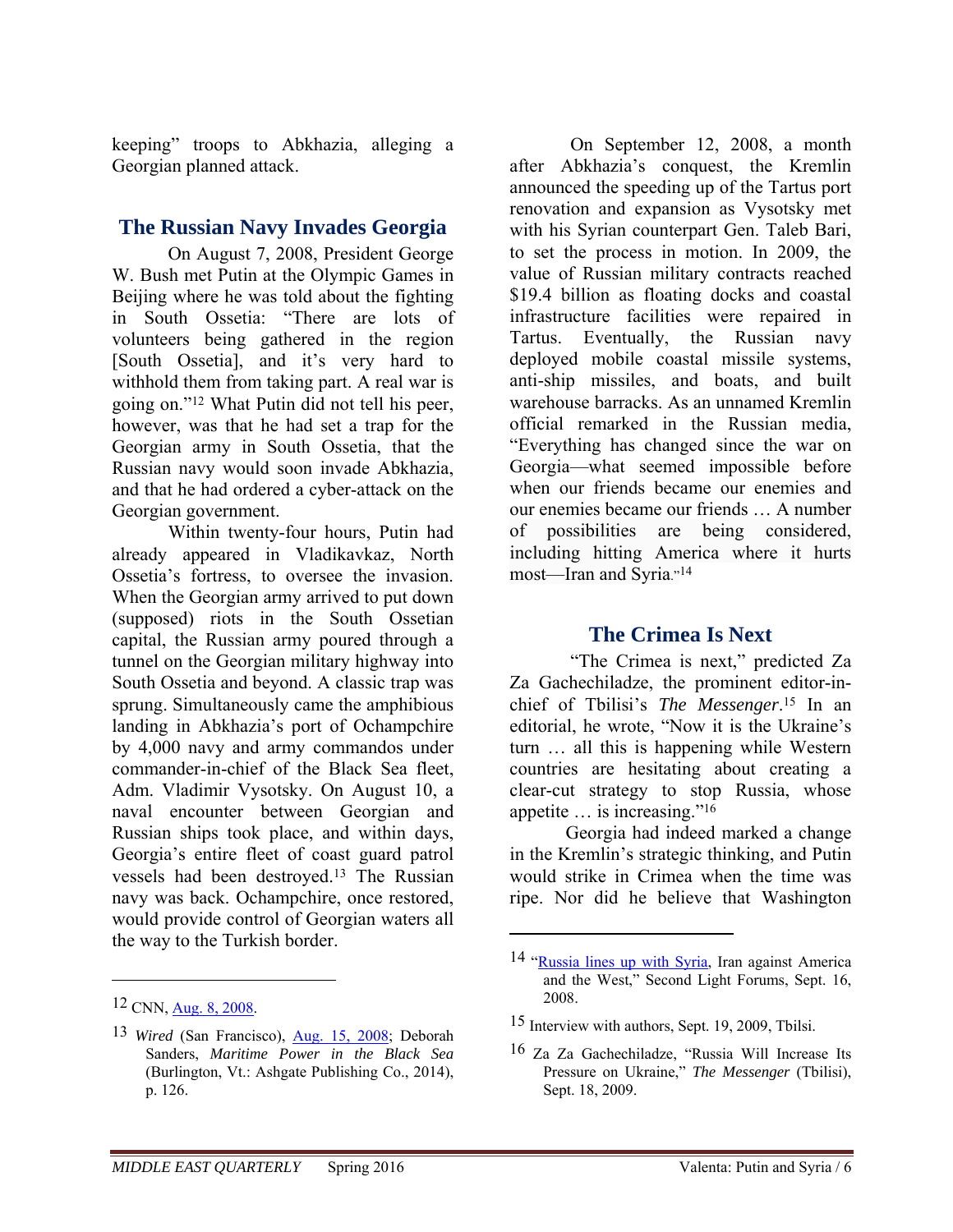would greatly protest. The U.S. administration was clearly willing to forgive him for attacking sovereign Georgia. Earlier that year, U.S. secretary of state

**Bashar Assad decides whose pipelines go through Syria, another reason Putin supports him.** 

Hillary Clinton had pushed a big red reset button with Russian foreign minister Sergei Lavrov, and Russian decision-making on a new intervention always considers the U.S. response to the last one. Also overlooked was the Russian legislature's amending of the constitution. This permitted Putin to take military action abroad anywhere to protect Russian speakers and Russian military (e.g., in Crimea or Syria). During the Yeltsin era, they could only do so to combat terrorism or participate in U.N. sponsored international operations. Now the government could take military action against any foreign country without authorization from the Duma.17

 But the time was not yet ripe to strike in the Crimea. In 2010, came a new Ukraine election, and the winner was Viktor Yanukovych. Coming from the eastern Ukraine, he was staunchly pro-Kremlin, so Putin could relax. In return for discounted Russian gas, Yanukovych gladly extended the lease on Sevastopol to 2046.

#### **Follow the Russian Pipelines**

In 2011, however, a problem arose with Tartus. Syria erupted in a bloody civil war and ethnic ferment that threatened more than just Russian military assets. Syria is a major energy hub of the Middle East. As Russian analyst Alexei Sarabeyev put it,

> The peculiarity of the port of Tartus … is that the major Syrian

pipeline originating from the northeastern areas of the country feeds in this port. Besides, oil storage facilities are

located in neighboring Banias.<sup>18</sup>

Syria is not just a transfer state but also has large gas deposits in its Homs field.

Seventy percent of Russia's foreign income comes from oil and gas exports. Sixty percent of the state budget is from energy export revenues. As a vacationing official economist in Sochi told these authors, "Don't follow just our navy; follow our pipelines."19 The pipelines, of course, passed through energy transfer states Georgia, Azerbaijan, and Ukraine on their way to European markets—all states no longer under Putin's control.

Bashar Assad decides which and whose pipelines go through Syria, another reason Putin supports him. In 2009, the Syrian president refused to sign a gas agreement with Qatar—a major producer of liquefied gas (LNG)—which wanted to run a pipeline from Iran through Turkey and Syria. But the deal would have bypassed Russia, and Assad turned it down.

#### **The Kremlin's Lessons from Libya**

 A number of events conditioned Russia's decision to deter a U.S. attack on Assad in 2013 and also to stage a military operation in Syria in 2015. One of these was the lesson of Libya. In 2011, Washington persuaded Moscow not to veto a Security Council resolution against Libyan dictator Mu'ammar al-Qaddafi, which

 $\overline{a}$ 

<sup>17 &</sup>quot;Legalizing Aggression," *Geopolitics*, quoted in *The Messenger*, Sept. 11, 2009.

<sup>18</sup> Alexei Sarabeyev, "Russia-Syrian, 'Present-Future': Naval Aspect," Russian International Affairs Council, Moscow, Oct. 31, 2011.

<sup>19</sup> Authors interview, Sochi, Russia, Aug. 14, 2010.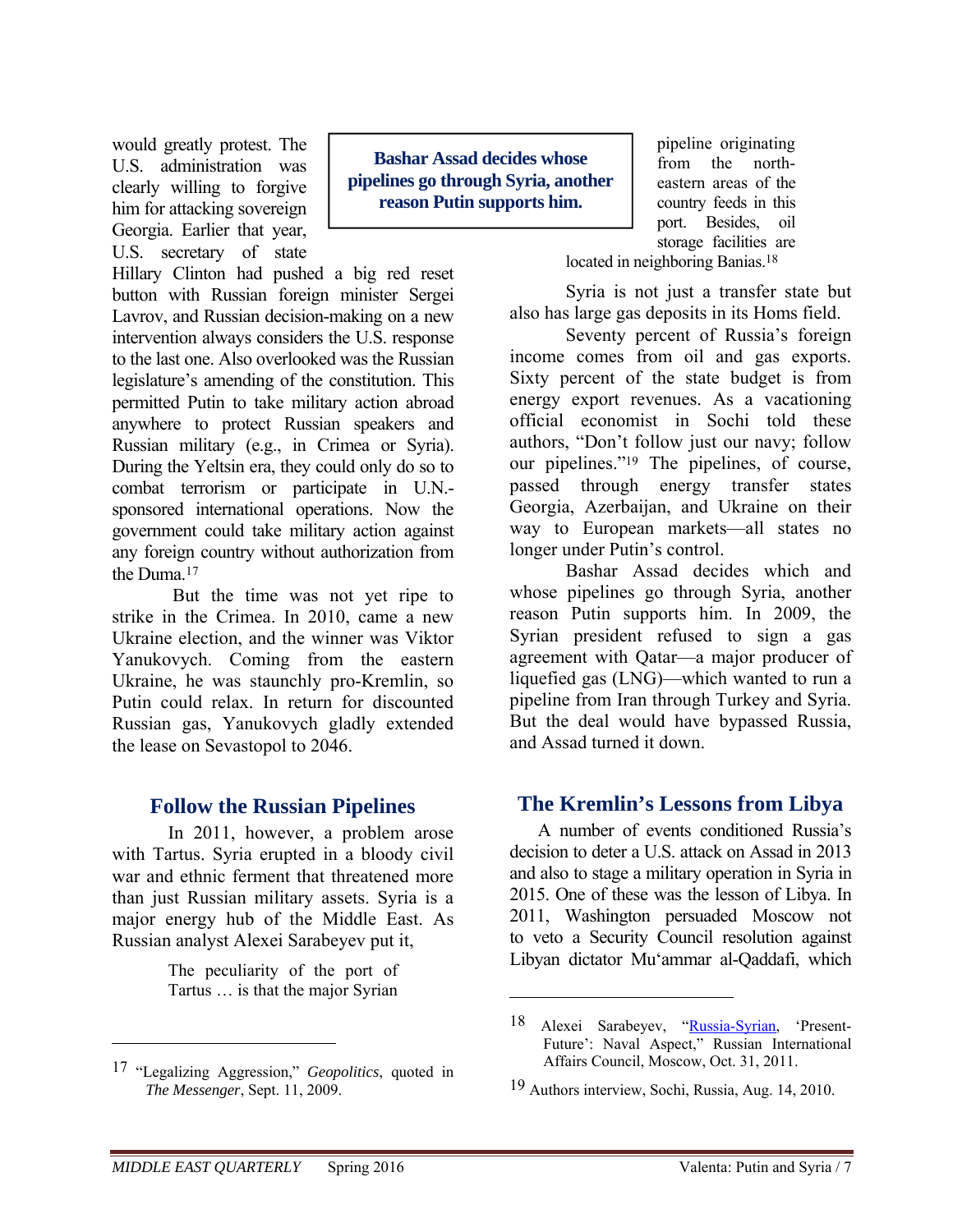launched what Secretary of State Clinton described as a "humanitarian mission" to prevent the killing of Libyan civilians by the dictator's forces. But as NATO intensified its

bombing air campaign, it became clear that the international intervention was mainly focused on getting rid of Qaddafi with a view to nation building—something that had miserably failed in Iraq under the George W. Bush administration.20

 The 2003 Iraq war, though, had a positive side. Reluctant to follow in Saddam Hussein's unfortunate path, Qaddafi abandoned his quest for a nuclear program and began working with Washington against the rising tide of Islamist terrorism. Paradoxically, the Western-supported rebels who toppled and killed the long-reigning Libyan dictator included many Islamists. To Putin, however, Qaddafi had clearly been a stabilizing force.

Putin may have also learned from Hillary Clinton's unsecured e-mail communications that U.S. ambassador Chris Stevens had met with the Turkish consul general hours before he was killed. The two were working on an arms transfer from Libya to Syria—for the purpose of overthrowing yet another dictator, Assad.21

The lesson of Libya for the Russians was that they should not have approved the U.N. resolution that helped the U.S.-backed NATO intervention. Convinced that they had been deliberately misled,<sup>22</sup> they would subsequently block any future U.N. resolution proposing military action against Assad*.* 

 $\overline{a}$ 

**Then-president Dmitri Medvedev expressed his concern about the rise of Islamic terrorism in Libya to U.S. officials.** 

But the situation in Libya attending Qaddafi's overthrow was worrisome to the Kremlin for other reasons. In 2011, then-president Dmitri Medvedev expressed to

U.S. defense secretary Robert Gates and vice president Joe Biden his great concern about the rise of Islamic terrorism in Libya. "If Libya breaks up, and al-Qaeda takes root there, no one will benefit, including us, because the extremists will end up in the North Caucasus<sup>"23</sup>

Medvedev could have added that extremists from the North Caucasus were also traveling to Syria with the help of Russia's Federal Security Service (FSB). *Novaia Gazeta* journalist Elena Milashina documented that the FSB had helped Chechen and Dagestan rebels to reach Syria on safe routes via Turkey.24 Indeed, the number of terrorist attacks in the North Caucasus was halved from 2014 to 2015, from 525 to an estimated 260.25 Russian special services, however, were and still are worried about returning jihadists.26

# **Obama's Red Line and Putin's Preemptive Diplomacy**

Another event conditioning Putin's decision-making regarding further interventions was a major crisis over Assad's

 $\overline{a}$ 

26 *The New York Times*, Nov. 20, 2015.

<sup>20</sup> Robert Gates, *Duty: Memoirs of a Secretary at War* (New York: Alfred Knopf, 2014), p. 530.

<sup>21</sup> *Fox News*, Oct. 25, 2012.

<sup>22</sup> Gates, *Duty*, p. 530.

 $23$  Ibid.

<sup>24</sup> *Novaya Gazeta* (Moscow), July 29, 2015; see also, Paul Goble, "FSB Helps Islamists from Russia Go to Syria, Only Worried When They Come Back, 'Novaya Gazeta' Says," *Window on Eurasia Blog*, July 30, 2015.

<sup>25</sup> *Eurasia Daily Monitor*, The Jamestown Foundation, Washington, D.C., Jan. 7, 2016.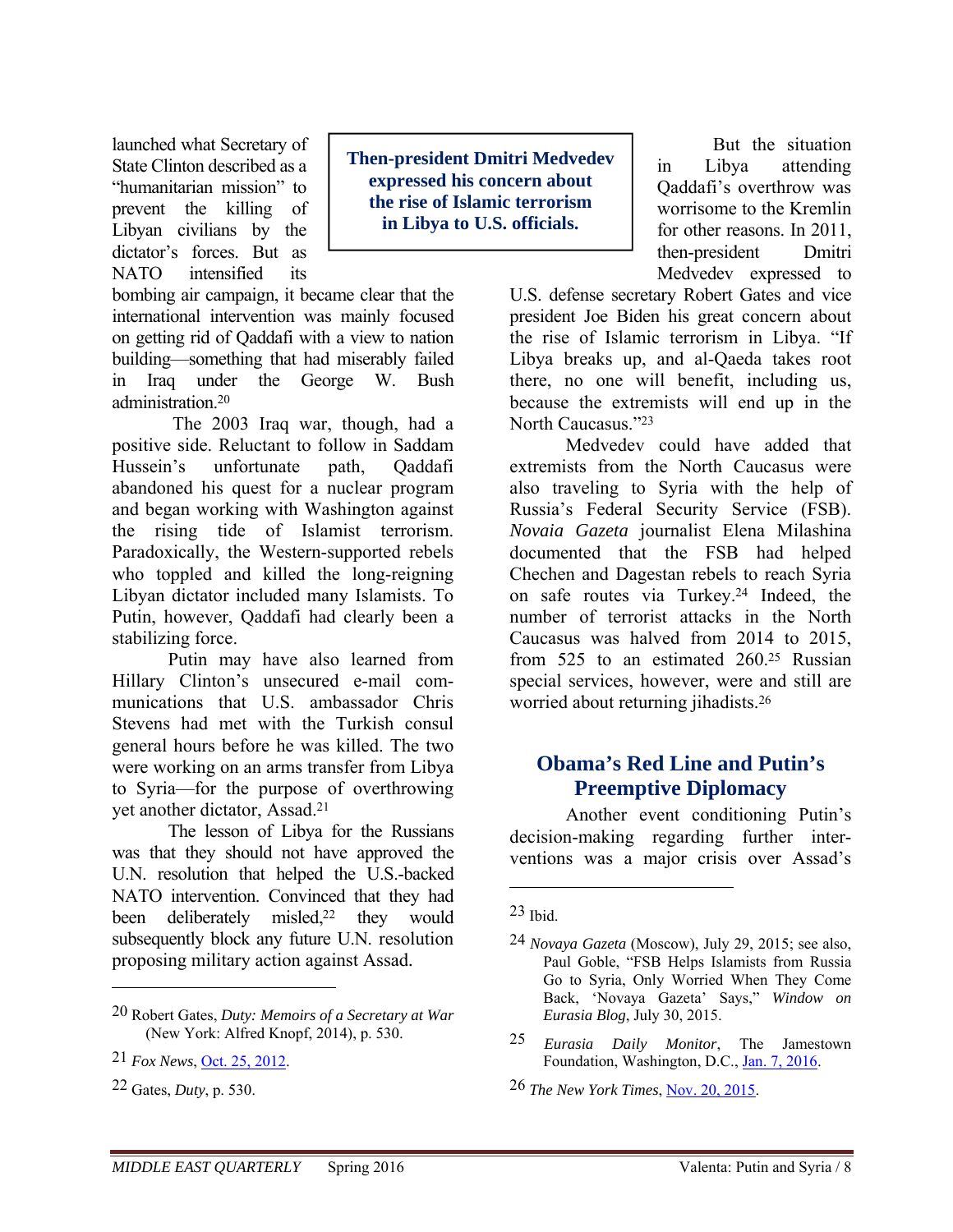reported use of chemical weapons. On August 21, 2013, the Syrian regime was reported to have used chemical warfare on rebel enclaves, killing some 1,300 civilians. With this atrocity, Assad appeared to have crossed President Obama's "red line" on chemical weapons and risked a strong U.S. response.27 Putin and even some U.S allies, however, claimed that the attacks were carried out by anti-Assad guerillas as a "premeditated provocation."28 In any event, on August 27, Washington deployed four destroyers near the Syrian coast equipped with Tomahawk Cruise missiles whose initial mission was to punish the Syrian regime.29

By then, Putin was heavily invested in the largely completed renovation of Tartus for which Russia had a 50-year lease and was also planning future pipelines for Syria. With U.S. forces so close, Putin decided not to permit regime change in Damascus as he had in Tripoli. Still, he must have understood that direct confrontation between his navy and the superior U.S. forces was not a smart choice for Russia. Rear Adm. Vladimir Komoyedov, chairman of the Russian legislature's Defense Committee and former commander-in-chief of the Black Sea fleet, confirmed this and warned that the Russian navy could not match the U.S. Navy in the eastern Mediterranean:

> Unfortunately, the force we've assembled there is made up of

 $\overline{a}$ 

pretty aged ships built 30 years ago. To compete with the United States, we need a fresh horse.30

Putin, however, also wagered that Obama would not opt for a direct confrontation with Russia. Thus, sailing to the fray were some aged Russian navy ships. But equipped with modern rocket systems and nuclear torpedoes, even an old ship can be formidable. Russia also mobilized its armed forces, as did Iran's Revolutionary Guards, while Moscow's foreign ministry warned that U.S. intervention in Syria could have "catastrophic consequences."31



*In August 2013, the Syrian regime was reported to have used chemical weapons on rebel enclaves, killing some 1,300 civilians. Assad appeared to have crossed President Obama's "red line" on use of such weapons. Washington deployed four destroyers near the Syrian coast equipped with missiles, threatening the Syrian regime. But Putin helped to defuse the crisis by brokering a deal for Assad to get rid of his chemical weapons.*

30 *The Guardian*, Sept. 12, 2013.

31 *ABC News*, Aug. 27, 2013.

<sup>27</sup> Bloomberg News Service (New York), Aug. 21, 2012; *The Guardian* (London), Feb. 8, 2013; *Haaretz* (Tel Aviv), May 4, 2013; *Los Angeles Times*, May 16, 2013.

<sup>28</sup> *ABC News*, Aug. 22, Sept. 6, 2013.

<sup>29</sup> *The Washington Free Beacon,* Aug. 27, 2013.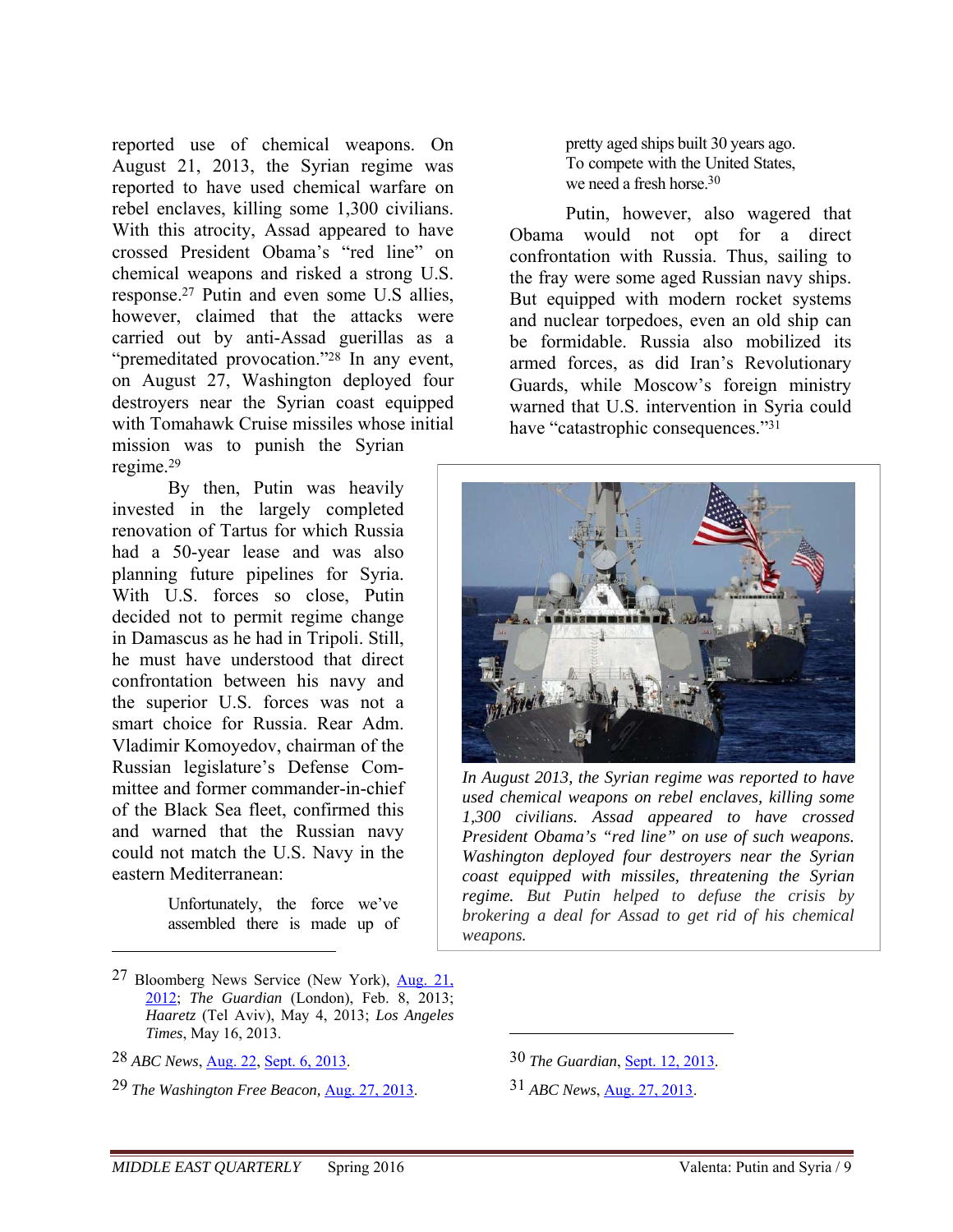On August 27, as Obama met with the three leaders of the Baltic republics, Putin had one of his senior analysts, Mikhail Aleksandrov, publish an especially

provocative article, which could not have appeared without Kremlin approval. Head of the Baltics section of the Moscow Institute, CIS, funded by the Russian ministry of foreign affairs, Aleksandrov suggested that in the event of a U.S. attack on Syria, Russia should invade the Baltic states, claiming that "half of the population of Latvia and Estonia will meet the Russian troops with flowers as it was in 1940."32

Putin's deterrence, pressures, and public diplomacy—he even went so far as to write a *New York Times* op-ed—must have ultimately worked. Obama backed down, as Putin foresaw. The Russian president then helped his counterpart to defuse the crisis by brokering a deal to help Assad get rid of his chemical weapons.

#### **Regaining the Crimea**

Having rescued his Syrian client, Putin now sought to save his Ukrainian protégé Yanukovych, who had narrowly won the 2010 elections with the Kremlin's support. While a kleptocratic leader could be tolerated in moderation, Yanukovych, who had been jailed twice for corruption in 2004, was a major leaguer. Eventually, the Ukrainian people could not tolerate his disregard of their inclination toward the European Union.33 In January 2014, someone

32 *Lithuania Tribune* (online), Aug. 29, 2013, accessed Jan. 25, 2016.

 $\overline{a}$ 

**One Russian analyst suggested that in the event of a U.S. attack on Syria, Russia should invade the Baltic states.** 

fired into a large crowd of peaceful protestors igniting an armed revolution. A further turning point came on February 22 as the Ukrainian parliament voted to remove Yanukovych.

But what few in the West understood was that the future of Sevastopol was not secure if the pro-Western revolution in Kiev won. Having saved Yanukovych's life, Putin turned to the strategic Crimean peninsula telling his presidential council, "We will have to start work to return the Crimea to Russia<sup>"34</sup>

As in Abkhazia and South Ossetia, most Crimeans are Russian speakers with 60 percent ethnically Russian. Yet the peninsula's large Tartar minority of about 30 percent have never cared for Russian rule, hence their mass deportation by Stalin to Central Asia in WWII. The Ukrainian army was rag-tag, but Putin feared that the Muslim Tartars might resist the Crimea's annexation as they had Catherine's in 1784.

Once again, Putin's attendance at the winter Olympic Games in Sochi turned into perfect *maskirovka*. Despite large scale, nonstop Russian troop maneuvers near the Crimea, U.S. intelligence failed to anticipate the February 28, 2014 invasion. Once the Olympics ended, the invasion began, followed in short order by annexation.

What is particularly significant is how Putin justified this bold and illegal act not only on strategic but also on historical and religious grounds. In December 2014, for example, he stretched the historical account of St. Vladimir, founder of the ancient Kievan Rus federation, by placing the saint's christening in the Crimea rather than in Kiev, saying that

34 *The Guardian*, Mar. 9, 2015.

<sup>33</sup> Ukraine Today TV (Kiev), Dec. 20, 2015.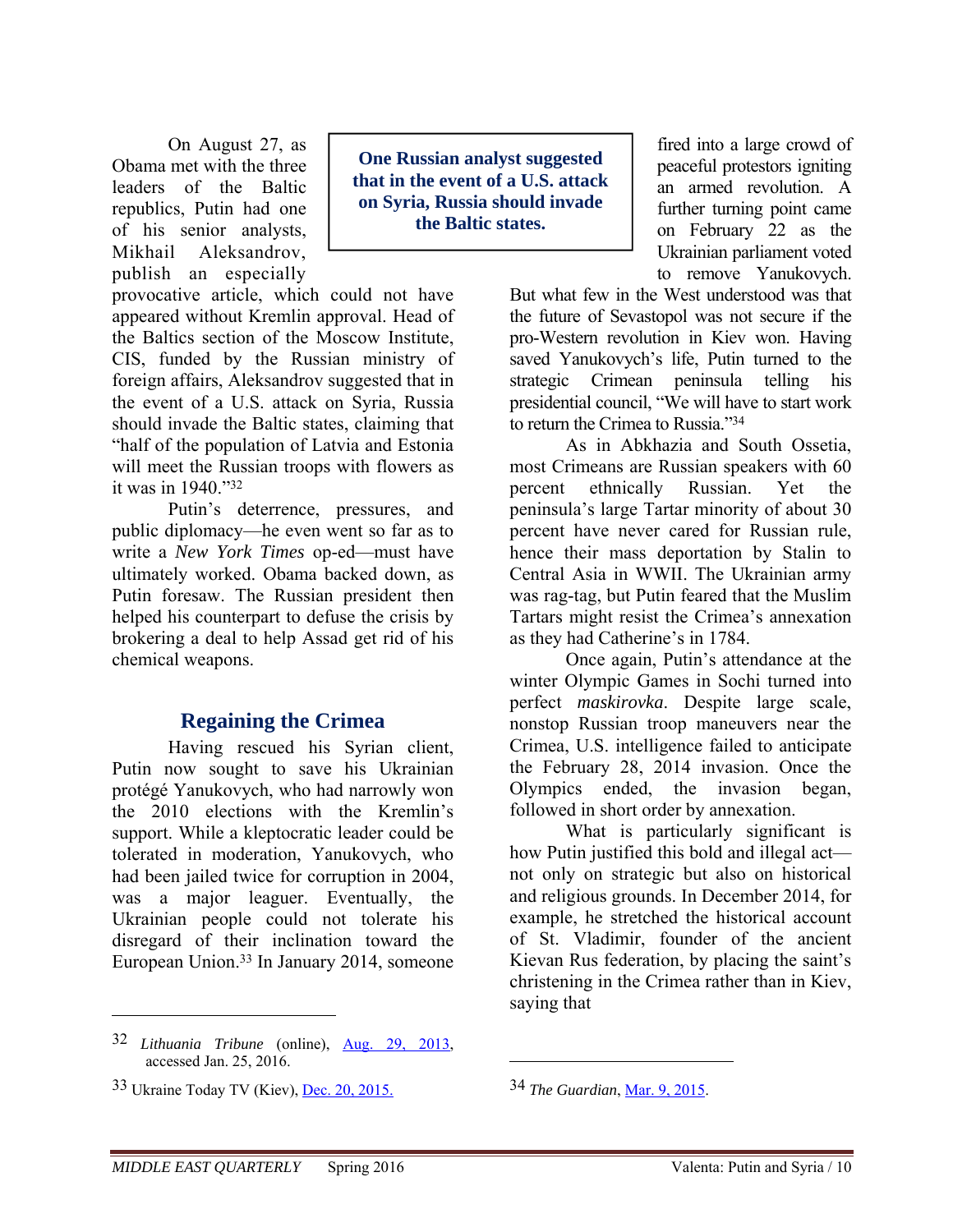it gives us every reason to state that for Russia, the Crimea, ancient Korsun, the Chersonese, Sevastopol have an enormous civilizational and sacral meaning in the same way as the Temple Mount in Jerusalem is meaningful for those who confess Islam or Judaism<sup>35</sup>

Whether or not Putin's evolution from a servant of atheistic communism to defender of the faith is genuine is irrelevant. After the fall of the Soviet empire, Russia returned to its Orthodox roots, and so did Putin. Hence, while authorizing a selective crackdown on human rights activists throughout Russia, Putin has been an ardent supporter of the Orthodox Church at home and of Christian minorities in Syria, Egypt, and Iraq. He also met with the pope on June 10, 2015, who asked him to help the cause of peace in Ukraine and Syria.

# **Intervention in Southeastern Ukraine**

 On April 18, 2014, by way of consolidating his Crimean conquest, Putin set his sights on yet another target. He explained that the southeastern Ukrainian lands of Novorossiya ("New Russia"), also conquered by Catherine the Great, were not part of Ukraine in her time. However, Putin did not admit that his primary reason was geopolitical—a littoral corridor from Russia to the Crimea through the strategic Black Sea port of Mariupol to Odessa.

Emboldened by the passive Western response to his Crimean venture, Putin launched a new intervention by proxy through Russian eastern separatists, "volunteers," Cossacks, "vacationing soldiers," even paid criminals, as well as Russian special forces. Residents of the Russia-friendly southeastern Ukraine were

35 *Pravoslavie* (Moscow), Dec. 5, 2014.

 $\overline{a}$ 

propagandized into fury against Kiev. Seeking to rejoin Russia, as did the Crimeans, they declared two new people's republics: Donetsk and Lugansk. Weeks thereafter, violence erupted in Odessa.

A firm U.S. response was required, yet the Obama administration would not provide arms to Kiev because of its perceived need to have Russia's support for the Iran nuclear deal. This weak reaction, however, only added to Moscow's eventual commitment of 10,000 regular troops in the Ukraine, augmented by 40,000 at the borders. But then came Putin's miscalculation. The Ukrainian army vigorously defended important routes, strategic railroad hubs, and airports, denying Russia essential strategic surprise. With the support of Western intelligence and economic aid, this solid resistance paid a high cost in blood, but Kiev did not succumb. In July 2014, Washington finally applied tougher energy sanctions which, together with sharp declines in oil prices, halved Russia's oil and gas revenues.36

# **Charging into Syria**

In the summer of 2015, Assad, like Yanukovich earlier, was fighting for his survival. Various groups of rebels, supported by the Sunni regimes of Turkey and Saudi Arabia as well as the United States, were advancing. Assad and his Alawite-based regime were on the ropes with the military losing ground by the day. In July, the regime asked for Russia's direct military intervention.37 Using Brezhnev's 1973 Yom Kippur play book and his own Georgia and Ukraine *maskirovka,* Putin was giving different signals—even that of replacing Assad.38 Whatever Putin intended, he decided

<sup>36</sup> *The Washington Post*, July 16, 2014.

<sup>37</sup> Radio Free Europe/Radio Liberty, Oct. 14, 2015.

<sup>38</sup> *The Wall Street Journal*, Oct. 25, 2015; *Bloomberg News,* Sept. 13, 2015.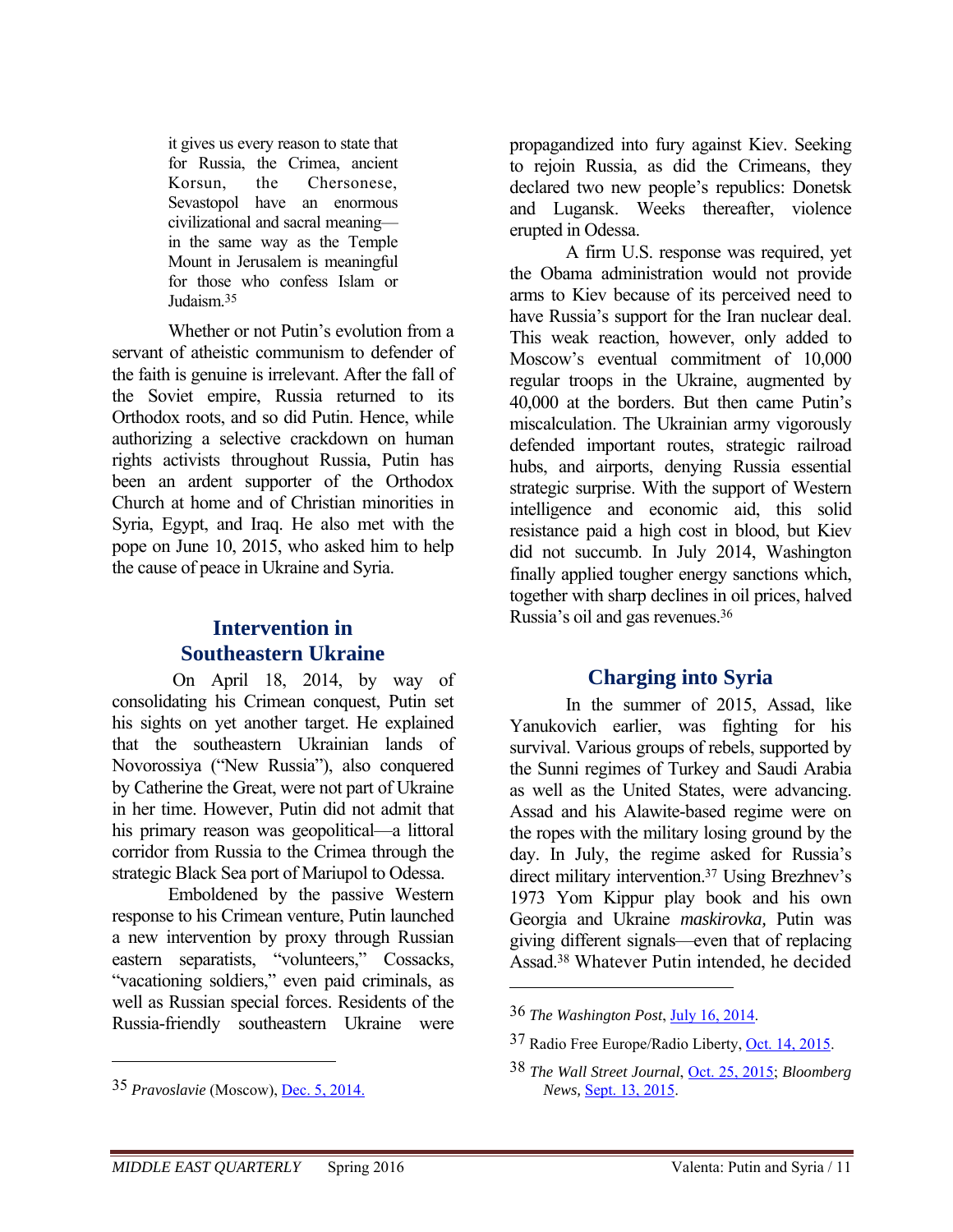to stick with the Syrian dictator at this juncture.

Though U.S. observers questioned Putin's motives, his secondary objective in Syria was fighting the Islamic State of Iraq and Syria (ISIS). While terrorist attacks in the North Caucasus had declined in 2015, ISIS was metastasizing in northern Afghanistan and could, over the long run, affect Russia's Central Asian allies. Putin surely worried about North Caucasians returning to fight in Russia.

By early 2015, the term "New Russia" had virtually vanished from Putin's

vocabulary. He viewed the growing, armed resistance to the Assad regime as an immediate threat to Russia's national interests. Traditionally Moscow does not fight simultaneously on two fronts. In the meantime, a Russian Defense Ministry official, who spoke on condition of anonymity, said that, beginning in September or earlier, the "special forces were pulled out of Ukraine and sent to Syria."39

Putin must have calculated that if Syria could be won and Western sanctions lifted without significant concessions, it would strengthen the eventual return to his New Russia policy and Black Sea littoral corridor, unless, of course, Washington linked resolution of both the Syrian and Ukraine conflicts. He reportedly told a visiting Iranian senior official in late July 2015, "Okay, we will intervene. Send Assam Soleimani." Gen. Soleimani, head of Iran's Islamic Revolutionary Guard Corps, is much



*Assam Soleimani, head of Iran's Revolutionary Guards, is much respected in Moscow for his military prowess. Arriving secretly in the Russian capital, the general confirmed that the Assad regime was in serious difficulties but could be rescued through a joint Russian-Iranian-Hezbollah intervention.*

respected in Moscow for his military prowess. Arriving secretly in the Russian capital, the general confirmed that the Assad regime was in serious difficulties but could be rescued through a joint Russian-Iranian-Hezbollah intervention.40

Iran is an important strategic ally for Russia. Like Syria, it has been buying Russian weapons systems, engaging in cooperative pipeline projects, and buying nuclear power plants. The conclusion of the U.S.-Iran nuclear deal on July 14, 2015, in Vienna was also a game-changer. Putin, having helped Obama broker the deal, had waited to make any Syria decision until the agreement was concluded. Now, with the deal done and Iran sanctions soon to be lifted, Tehran could readily pay for Russia's long-range S-300 anti-aircraft system. Putin also hoped that, now, Iran-U.S. relations would improve, making it easier for Russia to work with Iran and Hezbollah to protect Assad.

 $\overline{a}$ 

<u>.</u>

<sup>39</sup> *Headlines & Global News* (New York), Oct. 25, 2014; *The Wall Street Journal*, Oct. 23, 2015.

<sup>40</sup> Reuters, Oct. 6, 2015.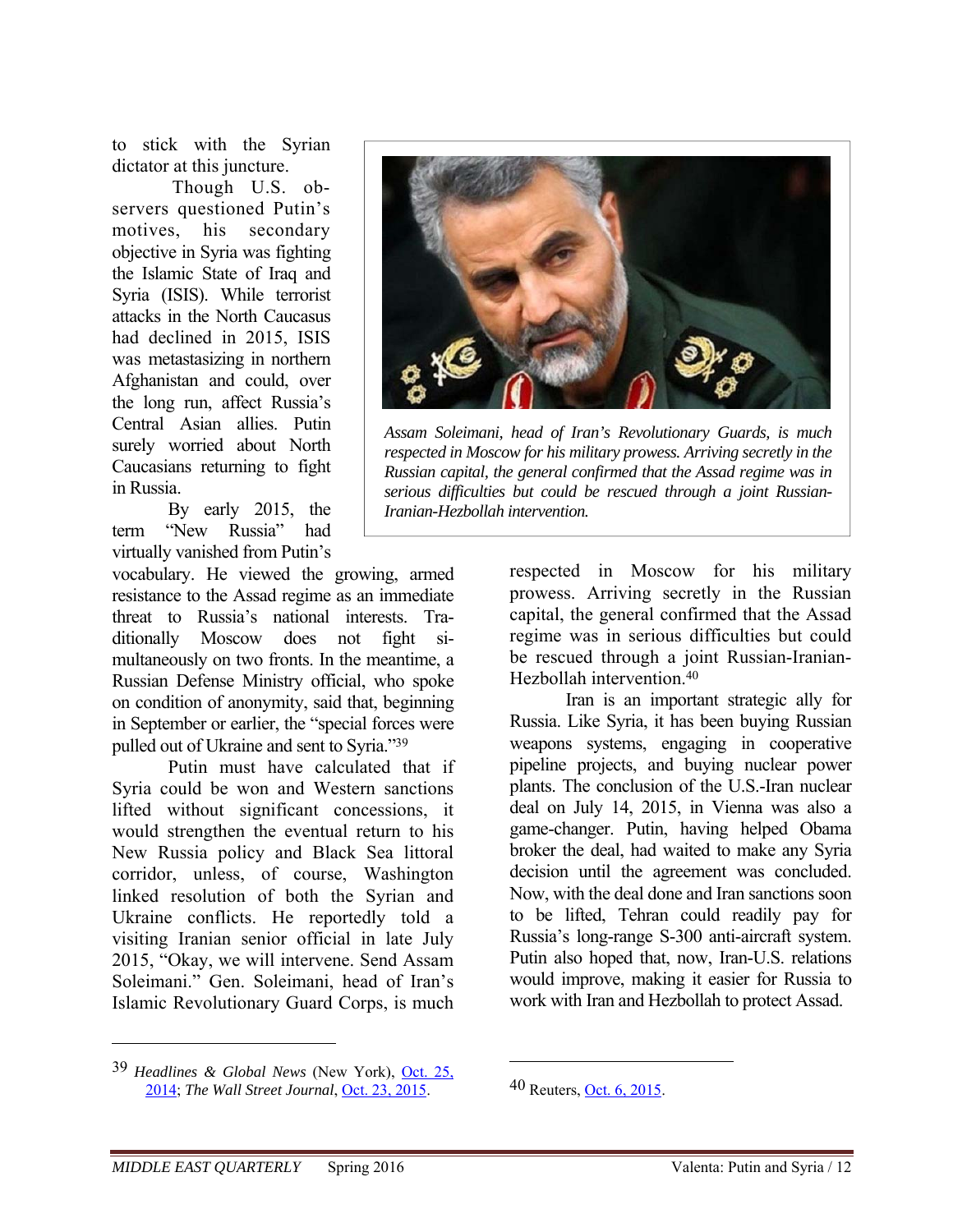Mulling his options, in September Putin invited his old friend, former Italian prime minister Silvio Berlusconi, to the annexed Crimea to discuss Ukraine and Syria. Prior to the visit, Italian news sources revealed that Berlusconi planned "to include Putin in an antiterrorist campaign, promoting a diplomatic initiative that could lift the anti-Russian sanctions and defrost relations with the  $II S$ ."41

Putin's diplomacy was now moving into high gear. The final piece of the puzzle fell into place for him, however, with the dramatic turnaround of de facto EU leader, Germany's Angela Merkel**.** The immigration crisis, including the massive exodus of

migrants fleeing war torn Syria, became the final game-changer. By now, with hundreds of thousands of Muslim immigrants flooding Germany and thousands of others charging across Europe, Merkel was seeking to somehow put the lid on Pandora's box. To her, the United States under Obama had ceased to be the indispensable power. As she put it:

> We have to speak with many actors, this includes Assad*,* but others as well*.* Not only with the United States of America, Russia, but with important regional partners, Iran, and



*Airmen inspect a Russian airplane at Syria's Latakia airfield. In September 2015, U.S. satellite pictures showed a rapid buildup of equipment at the Russian air force and naval bases in Syria, including advanced fighter jets. On November 24, 2015, a Russian fighter was downed by Turkish forces after allegedly violating Turkish air space. The plane crashed in the mountainous Jabal Turkmen area of the Syrian province of Latakia, an area contested by Assad's government and rebel forces.*

Sunni countries such as Saudi Arabia.42

Like the CIA, Germany's intelligence agency knew about the military buildup in Tartus and Syria's Latakia airfield. However, the CIA could not divine Putin's intentions. Merkel's remarkable turnaround did not get much notice in Washington with Obama focusing on Iran and Cuba. But getting Merkel's blessing was the final green light for Putin. The U.S. president was heading for a big surprise.

#### **Fortune Favors the Bold**

In the concluding phases of the 1973 Yom Kippur War, the Egyptian third army corps was surrounded by Israeli forces and faced imminent annihilation unless an immediate ceasefire was reached. Soviet lead-

 $\overline{a}$ 

<sup>41</sup> *Russia beyond the Headlines* (Moscow), Sept. 9, 2015; *Freeworld and Friends World,* Sept. 16, 2015.

<sup>42</sup> *The Washington Post*, Sept. 24, 2015.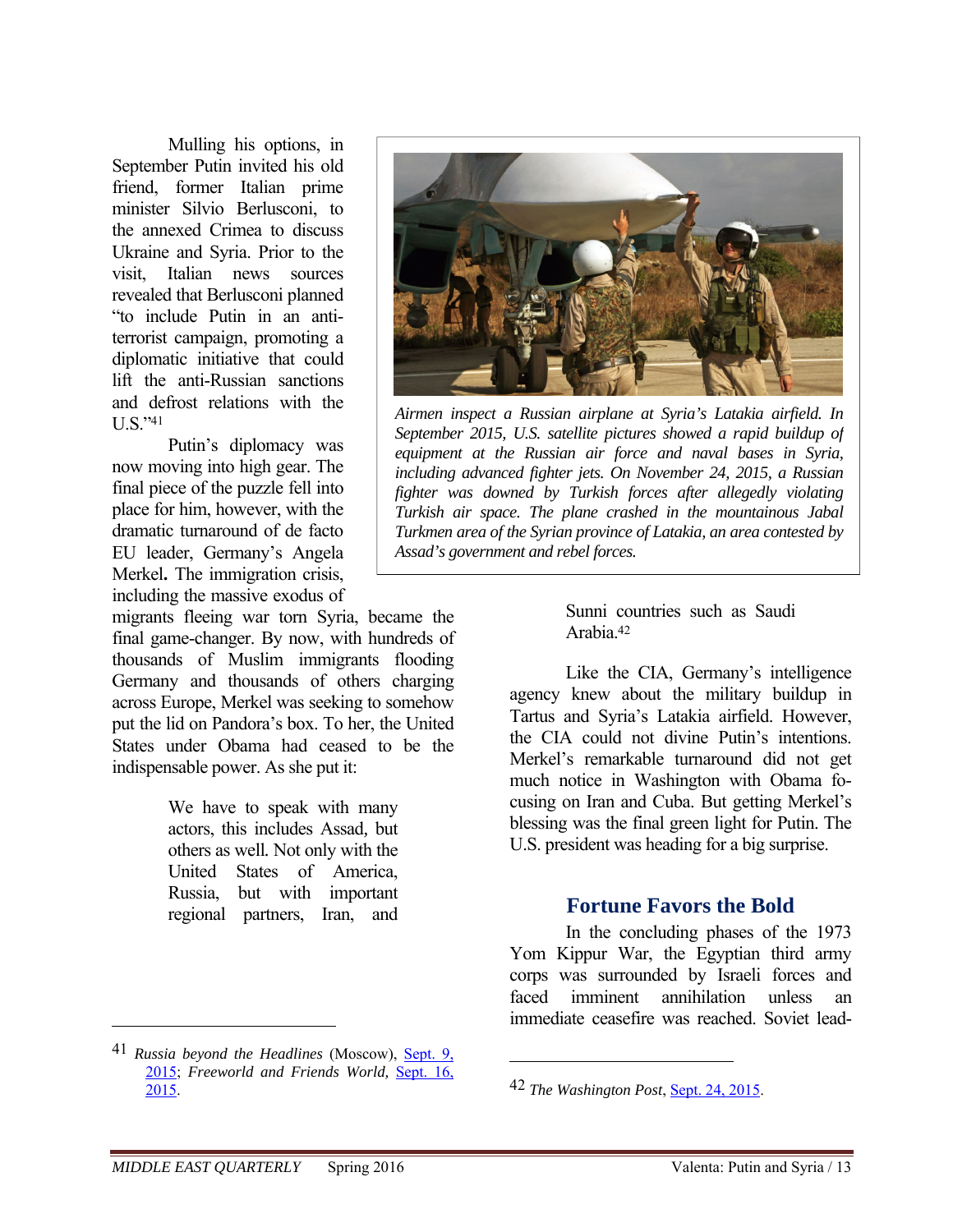ers, with their proposed joint superpower mission to save Egypt having been declined, sent a stronglyworded message to the White House warning that they would act alone. As a

result, U.S. armed forces were put on combat alert as they had been during the 1962 Cuban missile crisis.

However, Russia did not go it alone. In the words of eye-witness Washington ambassador Anatoly Dobrynin,

> In spite of the blunt message of [Soviet leader Leonid] Brezhnev, the Kremlin ... did not have any intention of intervening in the Middle East … it would have been reckless both politically and militarily.43

In 2015, however, the man in the White House was not Richard Nixon, an experienced master of statecraft, brilliant, tough, and cunning, with his sidekick Henry Kissinger, even amidst his Watergate inferno. This time Putin's counterpart was a former community organizer-turned-junior senatorturned president, a well-meaning proponent of the "leading from behind" strategy, a man whose "strategic patience" to his critics, was a euphemism for cluelessness.

For most of September 2015, U.S satellite pictures showed a rapid buildup of equipment in the Russian air force and naval bases in Syria, including advanced Sukhoi Flanker fighter jets. Now the renovation of Tartus paid off as had the railroad built in Abkhazia.

**Putin's battle against terrorism may be one of the reasons he sympathizes with and has established mutually beneficial relations with Israel.** 

On September 21, Putin consulted with Tehran's nemesis, Israeli prime minister Binyamin Netanyahu in the Kremlin, along with top Israeli military and security

officials. Afterward, the Israeli leader reported that both countries had agreed to a joint mechanism for preventing military mishaps.44

Putin is the only Russian leader to have twice visited the holy city of Jerusalem. His own merciless battle against terrorism may be one of the reasons he sympathizes with the Jews and has established mutually beneficial relations with Israel. Small wonder that Israel abstained from arms deliveries to Georgia after the 2008 Russian invasion and to Ukraine after the Crimea incursion.

In August 2008, Putin had met with President Bush on the eve of the Georgia invasion. Seven years later, on September 28, 2015, it was Obama's turn to meet with the Russian president, this time at the U.N. Although the full details of their conversation were not disclosed, Putin apparently did not reveal the timing of the coming intervention. His contemptuous message to Obama, delivered to the U.S. embassy in Baghdad on August 29 by a Russian military attaché, said it all: Moscow was launching air strikes in one hour. Washington was to stay out of the way.45

# **Putin's Strategic Challenge**

Putin did not charge into Syria without thinking through the endgame. The intervention was the culmination of a chain of events that began with the 1991 fall of the

 $\overline{a}$ 

<sup>43</sup> Anatoly Dobrynin, *In Confidence, Moscow's Ambassador to America's Six Cold War Presidents*, *1962-1986* (New York: Time Books, 1995), p. 301.

<sup>44</sup> *Defense News* (Springfield, Va.), Dec. 1, 2015.

<sup>45</sup> *The Washington Post*, Sept. 30, 2015; *The Telegraph* (London)*,* Sept. 30, 2015.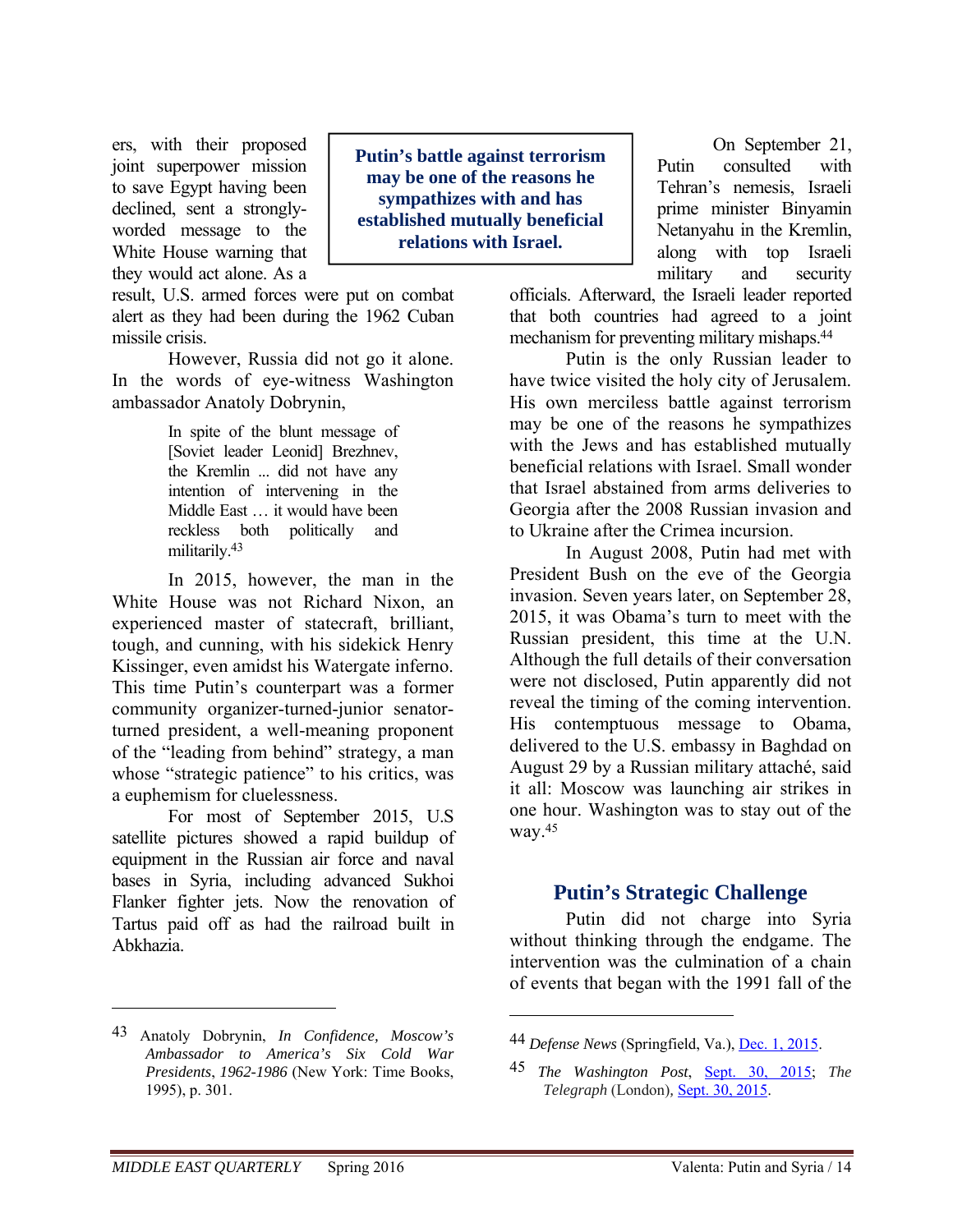Soviet empire, and Putin concentrated on only a few options. His aim seemed clear: reestablishing Russia's presence in the Black Sea and through the

Turkish Straits to the eastern coast of the Mediterranean and Middle East in littoral Russian Azov and Black Sea coastal areas. Unlike his Soviet predecessors, he has avoided large invasions and long occupations of landlocked countries (e.g., Hungary, Czechoslovakia, Afghanistan).

The perception of Obama as a leader unwilling to use force undoubtedly whetted Putin's appetite to do just that, albeit in a limited way. In particular, the 2013 Russian deterrence of Obama's strike against Assad may have emboldened Putin to stage the almost flawless (and bloodless) 2014 Crimean invasion. That in turn likely strengthened his resolve for his unprecedented moves in eastern Ukraine and now in Syria.

Rather than seeking to dismember NATO, Russia sought to protect its national security and commercial and religious interests. The weakening of NATO became Putin's objective as he lost Kiev and finally faced tough Western energy sanctions and as NATO furnished non-lethal aid to Kiev.

# **Fighting Islamism Together?**

A limited partnership with Russia against Islamism is feasible just as it was in World War II against the Nazis. Both Washington and Moscow have powerful incentives and common interests in stability as ISIS continues to metastasize globally.

Achieving this goal, however, requires shedding the Cold War axiom that Russia cannot have naval facilities in the Middle East. Instead, Washington must do its utmost to reassert its own presence in the Middle East

**A limited partnership with Russia against Islamism is feasible just as it was in World War II against the Nazis.** 

in collaboration with those allies alienated by the Obama administration. Clearly, any alliance with Russia will not be easy, and the West must not be

starry-eyed about a new relationship with Putin and in a hurry to reduce Ukrainian sanctions in the wake of the Muslim invasion of Europe. Putin is notoriously deceptive, giving with one hand and taking with the other. He is also allied with Tehran, whose hegemonic ambitions and terror sponsorship are certain to rise following the lifting of the international sanctions. Yet U.S. policymakers can surely make the case that, in the final account, Moscow's long-term interest is more closely aligned to Washington's and America's Judeo-Christian tradition than to the Islamist regime in Tehran with its regional, and beyond, hegemonic ambitions.

Putin is right to support the sustenance of Alawite governing structures, particularly in the western part of Syria, as the only viable alternative to the country's takeover by the Islamists. But keeping Assad in power will not ease the situation. Bashar must clearly step down in favor of another Alawite ruler and any such future agreement has to be underwritten by the U.S. administration, the EU, Russia, and the leading Arab states.

The nascent partnership with Russia can be jeopardized by further internationalization of the Syrian conflict. One problem is Sunni support for the insurgents, such as the Turkish tribes in northern Syria. Another is Iran's proxy Hezbollah, which is heavily involved in the fighting. Moreover, increasing military aid to various parties can escalate the conflict and implicate other actors. Recent Russian transfers of sophisticated weapons to Hezbollah are the most palpable examples.46 Though intended for

<sup>46</sup> *YNet News* (Tel Aviv), Jan. 15, 2016.